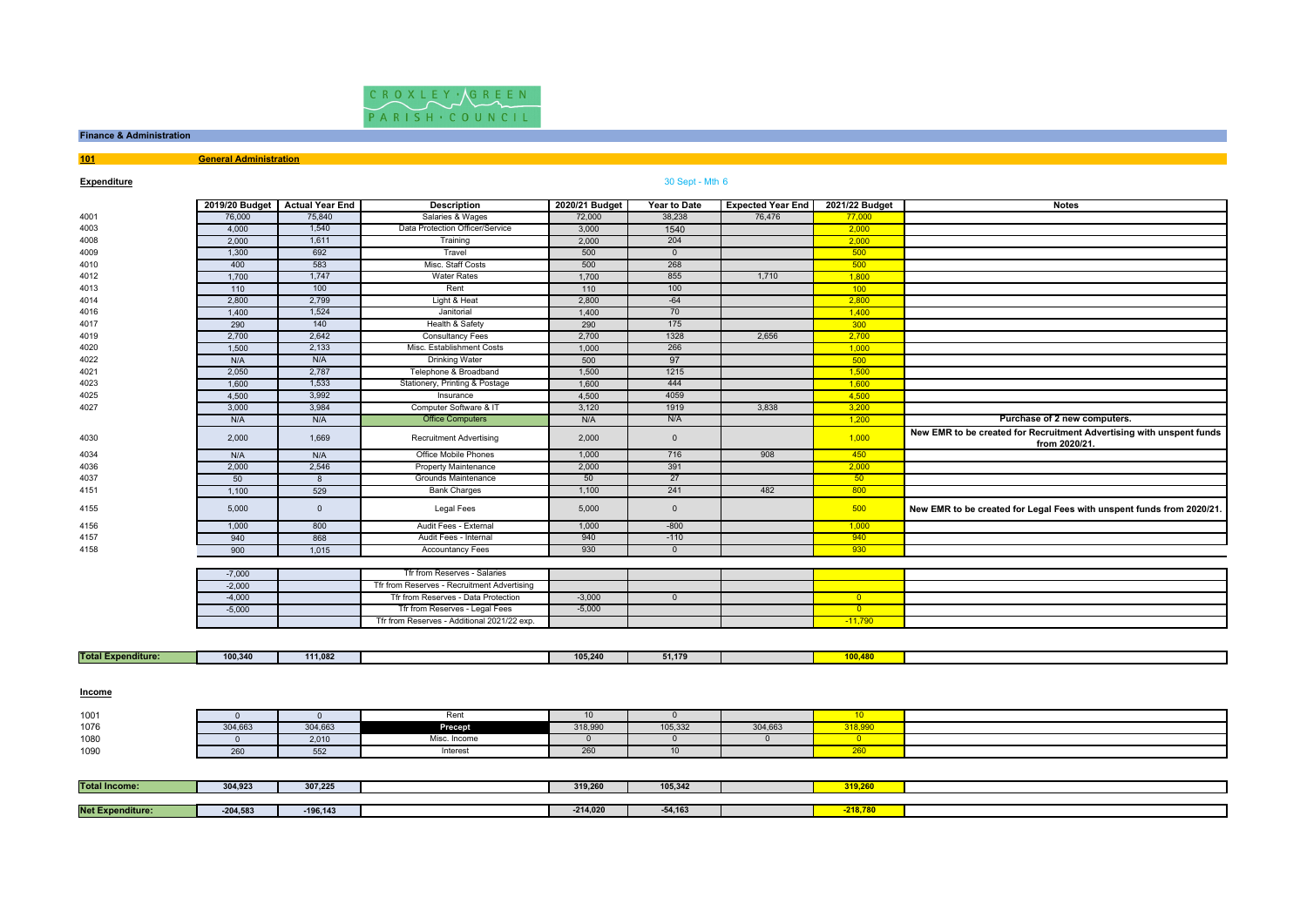**Local Democracy**

## **Expenditure**

|                           | 2019/20 Budget | <b>Actual Year End</b> | <b>Description</b>                    | 2020/21 Budget | Year to Date | <b>Expected Year End</b> | 2021/22 Budget | Notes                                                                          |
|---------------------------|----------------|------------------------|---------------------------------------|----------------|--------------|--------------------------|----------------|--------------------------------------------------------------------------------|
| 4024                      | 7,700          | 7,856                  | Subscriptions/Publications            | 2,200          | 1,993        |                          | 2,200          |                                                                                |
| 4033                      | 4,500          | $\Omega$               | Parish Pump Newsletter/Communications | 4,500          | $\Omega$     |                          | 2,500          | New EMR for Communications to be created with underspend from<br>current year. |
| 4201                      | 510            | 213                    | Chairman's Discretion Budget          | 550            | 67           | 134                      | 550            |                                                                                |
| 4251                      | 5,000          | 7,987                  | <b>Election Expenses</b>              | 1,250          |              |                          | 1,250          | <b>Transfer to EMR Election Expenses.</b>                                      |
| 4300                      | 360            | 142                    | Events - Revels on the Green          | 370            |              |                          | 370            |                                                                                |
|                           |                |                        |                                       |                |              |                          |                |                                                                                |
| 4882                      |                | $-2,987$               | Tfr from Elections Reserves           |                |              |                          | $\overline{0}$ |                                                                                |
|                           |                |                        |                                       |                |              |                          |                |                                                                                |
| <b>Total Expenditure:</b> | 18,070         | 13,211                 |                                       | 8,870          | 2,060        | 134                      | 6,870          |                                                                                |
| Income                    |                |                        |                                       |                |              |                          |                |                                                                                |
| 1080                      |                |                        | Misc. Income                          |                |              |                          | $\overline{0}$ |                                                                                |
|                           |                |                        |                                       |                |              |                          |                |                                                                                |
| <b>Total Income:</b>      |                |                        |                                       |                |              |                          | $\mathbf{0}$   |                                                                                |
|                           |                |                        |                                       |                |              |                          |                |                                                                                |
| <b>Net Expenditure:</b>   | 18,070         | 13,211                 |                                       | 8,870          | 2,060        | 134                      | 6,870          |                                                                                |
|                           |                |                        |                                       |                |              |                          |                |                                                                                |

#### **103Groundworks**

## **Expenditure**

**Total Income:**

|                           |          | 2019/20 Budget Actual Year End | <b>Description</b>                        | 2020/21 Budget | <b>Year to Date</b> | <b>Expected Year End</b> | 2021/22 Budget          | <b>Notes</b>                                         |
|---------------------------|----------|--------------------------------|-------------------------------------------|----------------|---------------------|--------------------------|-------------------------|------------------------------------------------------|
| 4001                      | 58,900   | 60,220                         | Salaries & Wages                          | 62,000         | 31,430              | 62.860                   | 63,000                  |                                                      |
| 4006                      | 400      | 598                            | <b>Protective Clothing</b>                | 600            | 117                 | 234                      | 600                     |                                                      |
| 4008                      | 2,000    | 2,230                          | Training                                  | 2,000          | 99                  | 198                      | 2,000                   |                                                      |
| 4009                      | 100      | 90                             | Travel                                    | 100            | $\Omega$            | $\overline{0}$           | 100                     |                                                      |
| 4010                      | 750      | 669                            | <b>Staff Allowances</b>                   | 760            | 256                 | 512                      | 500                     |                                                      |
| 4012                      | 720      | 604                            | <b>Water Rates</b>                        | 730            | 331                 | 662                      | 750                     |                                                      |
| 4017                      | 510      | 249                            | Health & Safety                           | 500            | 451                 |                          | 500                     |                                                      |
| 4018                      | 200      | 363                            | Refuse/Green Waste Disposal               | N/A            | N/A                 | N/A                      | N/A                     |                                                      |
| 4020                      | $\Omega$ | 36                             | Misc. Establishment Costs                 | N/A            | N/A                 | N/A                      | N/A                     |                                                      |
| 4036                      | 510      | 1,171                          | <b>Property Maintenance</b>               | N/A            | N/A                 | N/A                      | N/A                     |                                                      |
| 4037                      | 4,000    | 3,155                          | Grounds Maintenance                       | N/A            | N/A                 | N/A                      | N/A                     |                                                      |
| 4038                      | 2,000    | 2,300                          | Maintenance Contracts                     | N/A            | N/A                 | N/A                      | N/A                     |                                                      |
| 4041                      | 450      | 605                            | <b>Equipment Hire</b>                     | N/A            | N/A                 | N/A                      | N/A                     |                                                      |
| 4042                      | 1,500    | 330                            | <b>Equipment Maintenance</b>              | N/A            | N/A                 | N/A                      | N/A                     |                                                      |
| 4046                      | 1,300    | 893                            | <b>Equipment Purchased</b>                | N/A            | N/A                 | N/A                      | N/A                     |                                                      |
| 4051                      | 1,950    | 2,548                          | Vehicle License & Insurance               | N/A            | N/A                 | N/A                      | N/A                     |                                                      |
| 4055                      | 1,300    | 1,168                          | Fuel & Oil - LS08 WCP                     | N/A            | N/A                 | N/A                      | N/A                     |                                                      |
| 4060                      | 860      | 735                            | Fuel & Oil - Groundworks                  | N/A            | N/A                 | N/A                      | N/A                     |                                                      |
| 4070                      | 1,000    | 6,076                          | Maintenance - LS08 WCP                    | N/A            | N/A                 | N/A                      | N/A                     |                                                      |
| 4071                      | 250      | 365                            | Maintenance - Tractor                     | N/A            | N/A                 | N/A                      | N/A                     |                                                      |
| 4072                      | 250      | 276                            | Maintenance - Ride on Mower               | N/A            | N/A                 | N/A                      | N/A                     |                                                      |
|                           |          |                                |                                           |                |                     |                          |                         |                                                      |
|                           | $-2,000$ | $\Omega$                       | Tfr from Reserves ex Maintenance Contract | N/A            | N/A                 | N/A                      | N/A                     |                                                      |
|                           |          |                                |                                           |                |                     |                          |                         |                                                      |
| <b>Total Expenditure:</b> | 76,950   | 84,681                         |                                           | 66,690         | 32,684              | 64,466                   | 67,450                  | Items 4018-4072 moved to Open Space Management (202) |
|                           |          |                                |                                           |                |                     |                          |                         |                                                      |
| Income                    |          |                                |                                           |                |                     |                          |                         |                                                      |
| 1080                      | $\Omega$ | $\Omega$                       | Misc. Income                              | $\Omega$       | $\mathbf{0}$        | $\overline{\phantom{0}}$ | $\overline{\mathbf{0}}$ |                                                      |
|                           |          |                                |                                           |                |                     |                          |                         |                                                      |

**<sup>0</sup> <sup>0</sup> <sup>0</sup> <sup>0</sup> <sup>0</sup> <sup>0</sup>**

**102**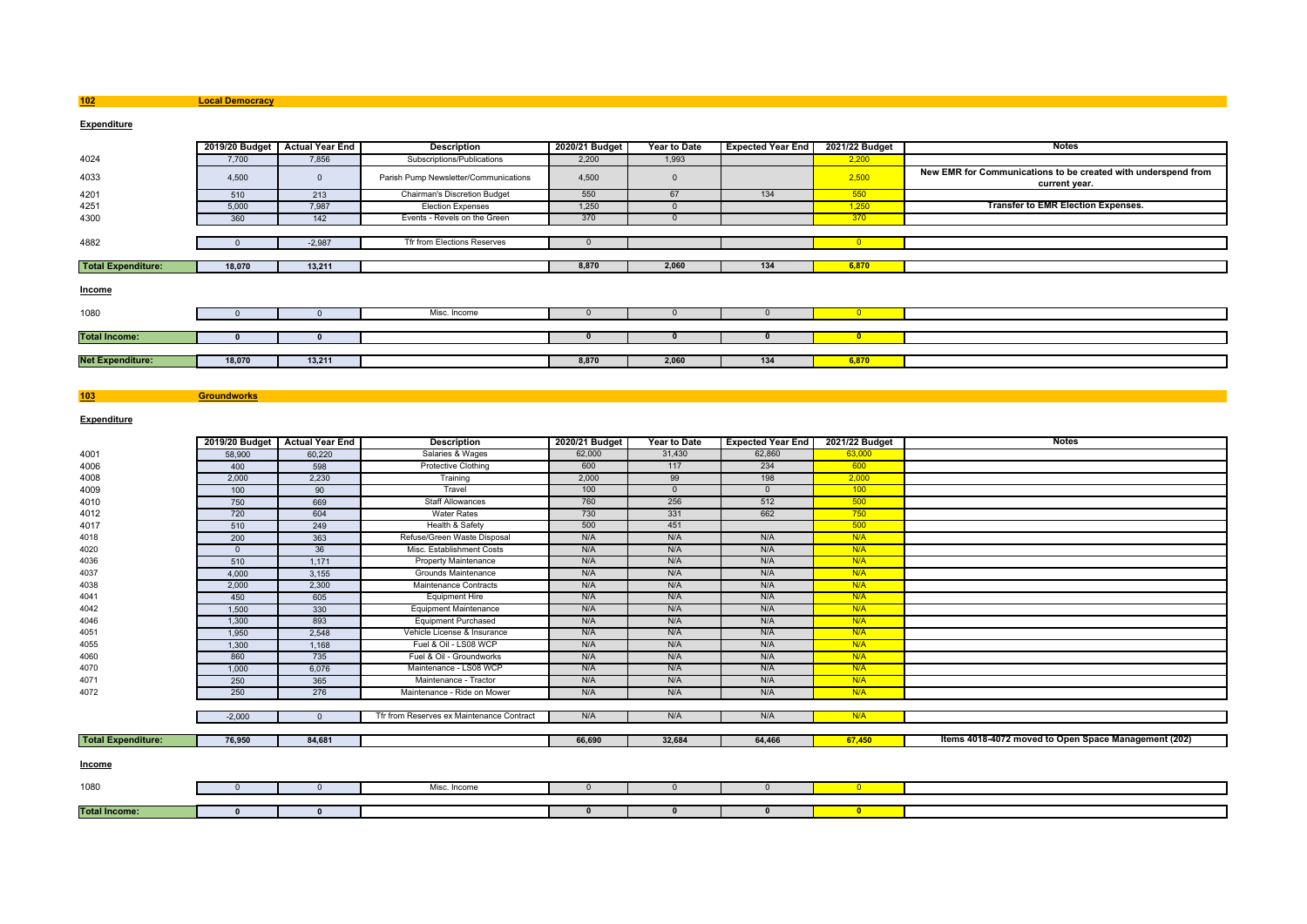|  | <b>Net Expenditure:</b> | -----<br>.<br>$10,35-$ | 84.681 |  | $\cdots$<br>66 690<br><u></u> | 32.68 | 0.4.00 | . <b>.</b> |  |
|--|-------------------------|------------------------|--------|--|-------------------------------|-------|--------|------------|--|
|--|-------------------------|------------------------|--------|--|-------------------------------|-------|--------|------------|--|

| 107                       | <b>Grants</b>  |                        |                                      |                |              |                          |                |              |
|---------------------------|----------------|------------------------|--------------------------------------|----------------|--------------|--------------------------|----------------|--------------|
| Expenditure               |                |                        |                                      |                |              |                          |                |              |
|                           | 2019/20 Budget | <b>Actual Year End</b> | <b>Description</b>                   | 2020/21 Budget | Year to Date | <b>Expected Year End</b> | 2021/22 Budget | <b>Notes</b> |
| 4200                      | 3,000          | 541                    | <b>Council's Charity Expenditure</b> | 3,000          |              |                          | 3,000          |              |
| 4260                      | 9,700          | 9,700                  | Village Hall Grant                   | 9,700          | 9,625        | 9,625                    | 9,700          |              |
| 4711                      | 5,000          | 11,999                 | Grants                               | 5,000          | 250          |                          | 5,000          |              |
|                           |                |                        |                                      |                |              |                          |                |              |
| <b>Total Expenditure:</b> | 17,700         | 22,240                 |                                      | 17,700         | 9,875        | 9,625                    | 17,700         |              |
| Income                    |                |                        |                                      |                |              |                          |                |              |
| 1077                      |                |                        | <b>Grants Received</b>               |                |              |                          | $\overline{0}$ |              |
| 1200                      | 3,000          | 388                    | <b>Council Charity Income</b>        | 3,000          |              |                          | 3,000          |              |
|                           |                |                        |                                      |                |              |                          |                |              |
| <b>Total Income:</b>      | 3,000          | 388                    |                                      | 3,000          |              |                          | 3,000          |              |
|                           |                |                        |                                      |                |              |                          |                |              |
| <b>Net Expenditure:</b>   | 14,700         | 21,852                 |                                      | 14,700         | 9,875        | 9,625                    | 14,700         |              |
|                           |                |                        |                                      |                |              |                          |                |              |

#### **199F&A Capital & Projects**

| Expenditure               |                |                        |                                             |                |                     |                          |                         |                                                         |
|---------------------------|----------------|------------------------|---------------------------------------------|----------------|---------------------|--------------------------|-------------------------|---------------------------------------------------------|
|                           | 2019/20 Budget | <b>Actual Year End</b> | <b>Description</b>                          | 2020/21 Budget | <b>Year to Date</b> | <b>Expected Year End</b> | 2021/22 Budget          | <b>Notes</b>                                            |
| 4175                      | $\Omega$       | $\Omega$               | Sale of Assets                              | $\Omega$       | $\overline{0}$      |                          | $\overline{\mathbf{0}}$ |                                                         |
| 4823                      | 4,000          | 4,000                  | Tfr to Vehicle Repl Fund                    | 4,200          | $\mathbf{0}$        | 4,200                    | 4,300                   |                                                         |
| 4824                      | 3,150          | 3,150                  | Tfr to Equip Repl Fund                      | 3,200          | $\mathbf{0}$        | 3,200                    | 3,300                   |                                                         |
| 4873                      | $-10,416$      | $-10,416$              | Tfr from Vehicle Repl Fund                  | $\mathbf{0}$   | $\mathbf{0}$        |                          | $\overline{\mathbf{0}}$ |                                                         |
| 4874                      | $\overline{0}$ | $\Omega$               | Tfr from Equip Repl Fund                    | $\Omega$       | $\Omega$            |                          | $\overline{0}$          |                                                         |
| 4973                      | 50             | 54                     | <b>Hazel Seeley Award</b>                   | 50             | $\Omega$            | 50                       | 50                      |                                                         |
| 4102                      | 248            | $\Omega$               | Purchase of logo printed table cloths       | $\Omega$       | $\Omega$            |                          | $\overline{\mathbf{0}}$ | Removed.                                                |
| 4905                      | $\overline{0}$ | 895                    | Purchase of 3 Parish Noticeboards           | $\Omega$       | 0                   |                          | $\overline{0}$          | Removed.                                                |
| 4982                      | 200            | $\Omega$               | Cllr & Staff Name Badges                    | 50             | $\Omega$            |                          | $\overline{0}$          | Removed.                                                |
| 4906                      | 5,000          | $\Omega$               | Updating Council Office (Plans)             | 5,000          | $\mathbf{0}$        |                          | $\overline{0}$          | New Office Update (Plans) EMR to be created with £5000. |
| 4963                      | 28,500         | 29,500                 | <b>PCSO Funding</b>                         | 31,690         | $\Omega$            | 31,690                   | 32,000                  | Figure may rise.                                        |
| 4981                      | 10,416         | 10,832                 | Vehicle Leasing                             | 10,416         | 5,208               | 10,416                   | 11,916                  | Current replacement plan total.                         |
|                           | 3,000          | $\Omega$               | Depot Extension (Plans)                     | 3,000          | $\Omega$            |                          | $\overline{0}$          | Depot Extension EMR already created.                    |
|                           | N/A            | N/A                    | <b>Coronavirus Response</b>                 | N/A            | N/A                 | N/A                      | 10,000                  |                                                         |
| 4986                      | N/A            | N/A                    | <b>Archiving Council Records</b>            | 500            | $\Omega$            | 500                      | 500                     |                                                         |
|                           |                |                        |                                             |                |                     |                          |                         |                                                         |
|                           | $-3,000$       | $\Omega$               | Tfr from Reserves - Depot Extension         | $-3,000$       | $\Omega$            |                          | $\overline{0}$          |                                                         |
|                           |                |                        | Tfr from Reserves - Coronavirus Response    |                |                     |                          | $-10,000$               |                                                         |
|                           | $-5,000$       | $\Omega$               | Tfr from Reserves - Updating Council Office | $-5,000$       | $\Omega$            |                          | $\overline{0}$          |                                                         |
|                           | $\Omega$       | $\Omega$               | Tfr from EMR 324 - Leasing                  | $-10,416$      | $\Omega$            |                          | $-11,916$               |                                                         |
|                           | $\Omega$       | $-895$                 | Tfr from Noticeboard Reserve                |                |                     |                          |                         | Removed.                                                |
|                           |                |                        |                                             |                |                     |                          |                         |                                                         |
| <b>Total Expenditure:</b> | 36,148         | 37.120                 |                                             | 39,690         | 5,208               | 50,056                   | 40,150                  |                                                         |
| <b>Income</b>             |                |                        |                                             |                |                     |                          |                         |                                                         |
|                           |                |                        |                                             |                |                     |                          |                         |                                                         |
| 1080                      | $\Omega$       | $\Omega$               | Misc. Income                                | $\Omega$       | $\mathbf{0}$        | $\Omega$                 | $\overline{0}$          |                                                         |
|                           |                |                        |                                             |                |                     |                          |                         |                                                         |
| <b>Total Income:</b>      | $\mathbf{0}$   | $\mathbf{0}$           |                                             | $\Omega$       | $\Omega$            | $\mathbf{0}$             | $\overline{\mathbf{0}}$ |                                                         |
|                           |                |                        |                                             |                |                     |                          |                         |                                                         |
| <b>Net Expenditure:</b>   | 36,148         | 37,120                 |                                             | 39,690         | 5,208               | 50,056                   | 40,150                  |                                                         |
|                           |                |                        | Einange & Administration                    |                |                     |                          |                         |                                                         |

|                    |         |         | <b>Finance &amp; Administration</b> |         |         |         |         |  |
|--------------------|---------|---------|-------------------------------------|---------|---------|---------|---------|--|
| <b>Expenditure</b> | 249,208 | 268,334 |                                     | 238,190 | 101,006 | 124,281 | 232,650 |  |
| Income             | 307,923 | 307,613 |                                     | 322,260 | 105,342 |         | 322.260 |  |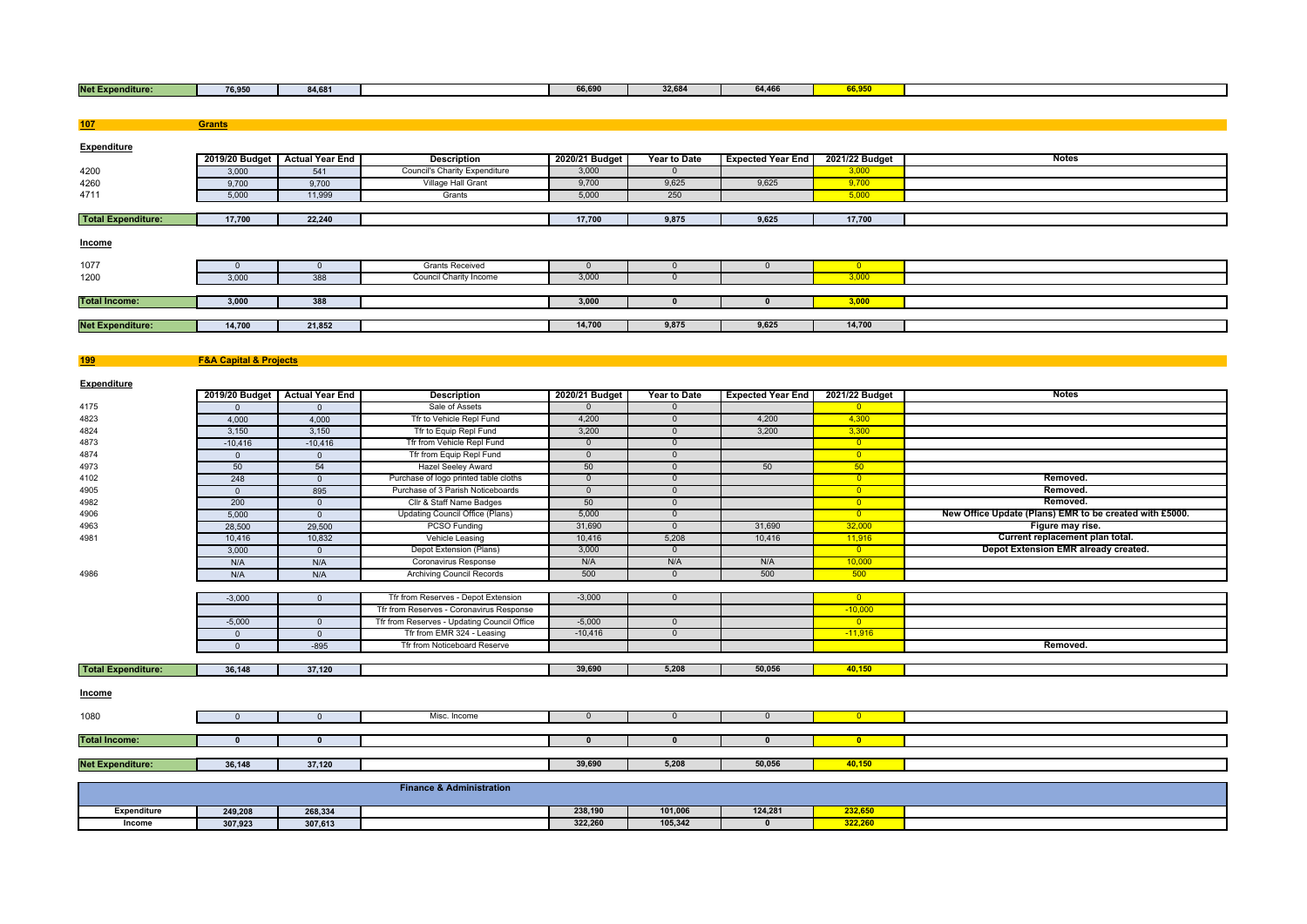| <b>Net Exper</b><br>naıturı | $-2 - 1$<br>71 K<br>$-00, 10$ | $-39,279$ | $-84.070$ | $-4,336$ | 124,281 | $-24.5$ |  |
|-----------------------------|-------------------------------|-----------|-----------|----------|---------|---------|--|
|                             |                               |           |           |          |         |         |  |

### **Leisure, Events & Environment**

**202 Open Space Management Expenditure2019/20 Budget Actual Year End Description 2020/21 Budget Year to Date Expected Year End 2021/22 Budget Notes** 44011 N/A N/A Refuse/Green Waste Disposal 500 179 358 <mark>500</mark> <sup>4403</sup> N/A N/A Maintenance Contracts 2,000 <sup>0</sup> <sup>0</sup> **New Maintenance Contract EMR Reserve to be created with underspend from current year.** 44044 N/A N/A Equipment Hire 700 0 0 2 200 44055 N/A N/A L Equipment Maintenance 1,500 220 440 <mark> 1,500</mark> 4406N/A N/A N/A Equipment Purchased 1,300 1.213 2,000 2,000 **Increase to purhcase more electric tools.**<br>N/A N/A Maintenance - LS08 WCP 1,000 506 1,000 1,000 1,000 44077 N/A N/A N/A Maintenance - LS08 WCP 1,000 1,000 1,000 506 1,000 1,000 1,000 1,000 1,000 1,000 1,000 1,000 1,000 1,000 1,000 1,000 1,000 1,000 1,000 1,000 1,000 1,000 1,000 1,000 1,000 1,000 1,000 1,000 1,000 1,00 4408 N/A N/A Maintenance - Tractor <sup>250</sup> <sup>0</sup> <sup>250</sup> 4409 N/A N/A Maintenance - Ride on Mower <sup>250</sup> <sup>0</sup> <sup>250</sup> 4410 <sup>550</sup> <sup>820</sup> Fly Tipping <sup>550</sup> 1,630 <sup>550</sup> N/A N/A Hazardous Waste Removal N/A N/A N/A N/A N/A N/A 1,500 Specific item related to clean up costs from incursions onto Green & 44122 N/A N/A Grounds Maintenance 4,000 576 576 1990 1991 4,000 4413N/A N/A N/A Vehicle License & Insurance 1,950 3,163 3,000 3,163 3,000 44144 N/A N/A N/A Fuel & Oil - LS08 WCP 1,400 371 1,400 371 1,400 1,400 44155 N/A N/A Fuel & Oil - Groundworks 860 579 860 579 860 0 0 Tfr from Reserves - ex maintenance contracts -2,000 0 0 0 0 0 0 0 0 0 0 0 0 0 0 m  **Total Expenditure: <sup>550</sup> <sup>820</sup> 14,260 8,437 <sup>798</sup> 17,510 Net Expenditure:<sup>550</sup> <sup>820</sup> 14,260 8,437 <sup>798</sup> 17,510**

## **Open Spaces & Trees**

**Expenditure**

**203**

| 2019/20 Budget | <b>Actual Year End</b> | <b>Description</b>                  | 2020/21 Budget                                                                                 | Year to Date        | <b>Expected Year End</b> | 2021/22 Budget | <b>Notes</b>                                                      |
|----------------|------------------------|-------------------------------------|------------------------------------------------------------------------------------------------|---------------------|--------------------------|----------------|-------------------------------------------------------------------|
|                |                        |                                     |                                                                                                |                     |                          |                | New Weston Wood EMR to be created with underspend from current    |
|                |                        |                                     |                                                                                                |                     |                          |                | year.                                                             |
| 500            |                        |                                     |                                                                                                |                     |                          |                | Removed. General item and covered elsewhere.                      |
| 2,000          |                        | <b>Street Trees</b>                 | 2,000                                                                                          |                     |                          | 250            | Street Tree EMR already created. Unspent funds to be transferred, |
| 15,500         | 15,152                 | Dog Hygiene                         | 16,000                                                                                         | 8,038               |                          | 16,000         |                                                                   |
| 760            |                        | Dog Bag Dispensers                  | N/A                                                                                            |                     |                          |                | Removed.                                                          |
| N/A            | N/A                    | Dog Bin Replacements                | 1.000                                                                                          |                     |                          | 1,000          |                                                                   |
| 2,500          |                        | Stone's Orchard Fund                |                                                                                                |                     |                          |                | Current Stone's Orchard EMR (£3429)                               |
|                |                        |                                     |                                                                                                |                     |                          |                |                                                                   |
| $-2,000$       |                        | Tfr from Reserves - ex Street Trees | $-2,000$                                                                                       |                     |                          |                |                                                                   |
| $-2,500$       |                        | Tfr from Stone's Orchard Fund       |                                                                                                |                     |                          |                |                                                                   |
|                |                        |                                     |                                                                                                |                     |                          |                |                                                                   |
| 16,760         | 15,152                 |                                     | 19,500                                                                                         |                     |                          | 19,250         |                                                                   |
|                |                        |                                     |                                                                                                |                     |                          |                |                                                                   |
|                |                        |                                     |                                                                                                |                     |                          |                |                                                                   |
|                |                        |                                     |                                                                                                |                     |                          |                |                                                                   |
|                |                        |                                     |                                                                                                |                     |                          |                | Removed.                                                          |
|                |                        |                                     |                                                                                                |                     |                          |                |                                                                   |
|                | N/A<br>200             | N/A                                 | Weston Wood<br>Plants. Shrubs & Trees - General<br><b>Grants Received</b><br>Dog Bag Donations | 2,000<br>500<br>200 | 8,038                    |                | 2,000<br>200                                                      |

| Total li | 200                                                    |        | $- - -$<br>$- \cdot \cdot$ |       | __            |  |
|----------|--------------------------------------------------------|--------|----------------------------|-------|---------------|--|
|          |                                                        |        |                            |       |               |  |
| Net Fy   | $\overline{1}$ $\overline{2}$ $\overline{3}$<br>10,000 | 15,152 | 10.200<br>19,300           | 8,038 | <b>AG APA</b> |  |
|          |                                                        |        |                            |       |               |  |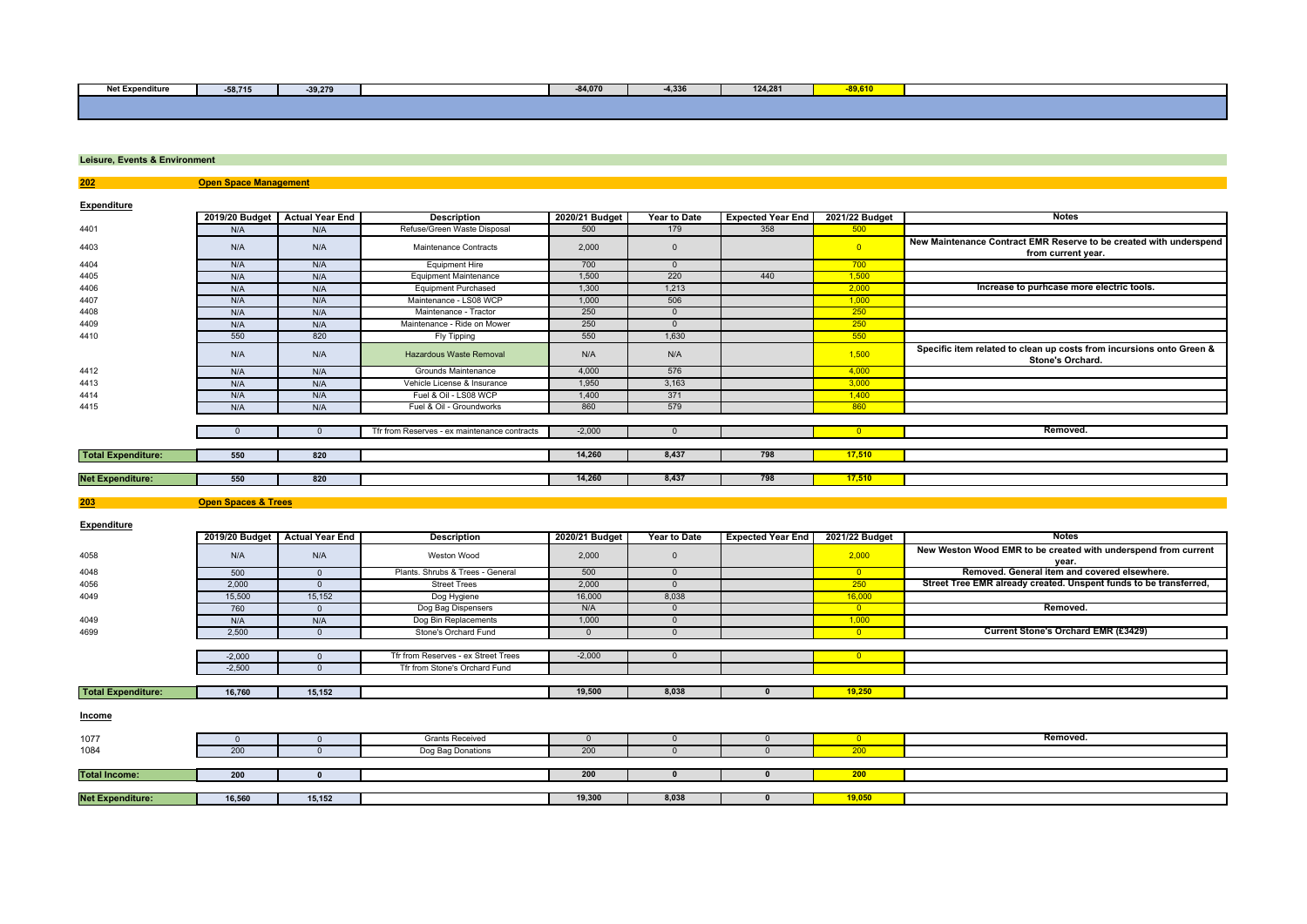**211 Events / Projects**

| <b>Expenditure</b>        |                |                                  |                                               |                |                |                          |                          |                                                                        |
|---------------------------|----------------|----------------------------------|-----------------------------------------------|----------------|----------------|--------------------------|--------------------------|------------------------------------------------------------------------|
|                           |                | 2019/20 Budget   Actual Year End | <b>Description</b>                            | 2020/21 Budget | Year to Date   | <b>Expected Year End</b> | 2021/22 Budget           | <b>Notes</b>                                                           |
| 4601                      | 250            | 40                               | <b>Xmas Lighting Competition</b>              | 100            | $\Omega$       | 100                      | 100                      |                                                                        |
| 4602                      | 250            | $\Omega$                         | <b>Quiz Night</b>                             | 250            | $\overline{0}$ | $\overline{0}$           | 250                      |                                                                        |
| 4605                      | 9,000          | 8,802                            | Christmas Lights                              | 9,200          | 6,018          | 9,200                    | 11,000                   | Extra funding for decorations on New Road.                             |
| 4610                      | 5,000          | 8,127                            | Fireworks on Green                            | 8,000          | 250            |                          | 8,000                    |                                                                        |
| 4611                      | 1,300          | 160                              | Senior Citizens Seaside/Outing                | 1,300          | $\overline{0}$ |                          | 1,300                    |                                                                        |
| 4615                      | 580            | 395                              | Christmas Trees (Library & Green)             | 590            | $\mathbf{0}$   |                          | 2,500                    | Extra funding to install a tree on The Green.                          |
| 4617                      | 100            | $\Omega$                         | Wassail                                       | 100            | $\mathbf{0}$   |                          | 100                      |                                                                        |
| 4618                      | 100            | 100                              | Dog Show & Apple Day                          | 700            | 45             | 45                       | 700                      |                                                                        |
| 4619                      | 1,000          | $\overline{0}$                   | Local Travel Map (Business Festival)          | 1,000          | $\Omega$       |                          | 1,000                    |                                                                        |
| 4623                      | 450            | 450                              | Remembrance Day Event                         | 450            | $\Omega$       |                          | 1,500                    | New Remembrance Day event for 2021.                                    |
| 4622                      | 250            | 250                              | Poppies on The Green                          | 400            | $\overline{0}$ | 400                      | 400                      |                                                                        |
| 4631                      | 1,500          | 3,100                            | Home & Produce Show                           | 1,500          | 1,500          | 1,500                    | 1.500                    | Although no show in 2020, funds were released.                         |
| 4634                      | N/A            | N/A                              | Revels & Croxfest                             | 5,500          | $\overline{0}$ | $\mathbf{0}$             | 5,500                    |                                                                        |
| 4635                      | N/A            | N/A                              | Senior Citizens Xmas Trip                     | 650            | $\mathbf{0}$   | $\mathbf{0}$             | 650                      |                                                                        |
| 4636                      | N/A            | N/A                              | <b>History Project</b>                        | 500            | $\overline{0}$ |                          | 500                      |                                                                        |
| 4637                      | N/A            | N/A                              | <b>General Ranger Events</b>                  | 500            | $\Omega$       |                          | $-500$                   |                                                                        |
| 4638                      | N/A            | N/A                              | <b>French Market</b>                          | 500            | $\mathbf{0}$   | $\mathbf{0}$             | 500                      |                                                                        |
| 4639                      | N/A            | N/A                              | <b>VE Day 2020</b>                            | 500            | $\Omega$       | $\Omega$                 | 500                      |                                                                        |
| 4632                      | $\overline{0}$ | 499                              | Peace Picnic                                  | 250            | $\overline{0}$ | $\mathbf{0}$             | 500                      |                                                                        |
| 4626                      | 350            | 357                              | Infant School Sun Flower Comp                 | 350            | $\mathbf{0}$   | $\mathbf{0}$             | 350                      |                                                                        |
| 4627                      | 500            | $\mathbf{0}$                     | Micro-habitats                                | 500            | $\mathbf{0}$   |                          | $\overline{0}$           | New Micro-habitat EMR to be created with underspend from current year. |
| 4628                      | 250            | 130                              | Promotional materials                         | 500            | $\Omega$       |                          | 1,000                    | Promotional ads online as well as physical material.                   |
| 4629                      | 1,000          | 840                              | Allotment for Preschool children              | 1,000          | 41             |                          | 1,000                    |                                                                        |
| 4630                      | 500            | $\overline{0}$                   | <b>Bat Boxes</b>                              | $\overline{0}$ | $\mathbf{0}$   | $\mathbf{0}$             | $\overline{0}$           | Removed                                                                |
| 4625                      | 250            | 214                              | Easter Egg Hunt (Stones Orchard)              | 300            | $\overline{0}$ | $\overline{0}$           | 300                      |                                                                        |
| 4633                      | $\Omega$       | 231                              | <b>Pumpkin Carving</b>                        | 250            | $\mathbf{0}$   | 250                      | 250                      |                                                                        |
|                           |                |                                  |                                               |                |                |                          |                          |                                                                        |
|                           | $-500$         | $\overline{0}$                   | Tfr from Reserves - Micro Habitats            | $-500$         | $\overline{0}$ |                          | $\overline{\mathbf{0}}$  | Removed                                                                |
|                           | $-500$         | $\overline{0}$                   | Tfr from Reserves - Bat Boxes                 | $\overline{0}$ | $\mathbf{0}$   |                          | $\overline{\phantom{0}}$ |                                                                        |
|                           | $-125$         | $\overline{0}$                   | Tfr from Reserves - Sunflower Comp            |                |                |                          | $\overline{0}$           |                                                                        |
|                           | $-1,000$       |                                  | Tfr from Reserves - Local Map / Business Fest | $-1,000$       | $\Omega$       |                          | $\overline{0}$           |                                                                        |
|                           |                |                                  |                                               |                |                |                          |                          |                                                                        |
| <b>Total Expenditure:</b> | 20,505         | 23.695                           |                                               | 33,390         | 7,854          | 11,495                   | 39,900                   |                                                                        |
| <u>Income</u>             |                |                                  |                                               |                |                |                          |                          |                                                                        |
| 1077                      | $\Omega$       | $\overline{0}$                   | Grants & Donations Received                   | $\overline{0}$ | $\mathbf{0}$   |                          |                          |                                                                        |
| 1080                      | $\overline{0}$ | 75                               | Misc. Income                                  | $\Omega$       | $\mathbf{0}$   |                          |                          |                                                                        |
|                           |                |                                  |                                               |                |                |                          |                          |                                                                        |
| <b>Total Income:</b>      | $\Omega$       | 75                               |                                               | $\Omega$       | $\Omega$       | $\mathbf{0}$             | $\overline{\mathbf{0}}$  |                                                                        |
|                           |                |                                  |                                               |                |                |                          |                          |                                                                        |
| <b>Net Expenditure:</b>   | 20,505         | 23,620                           |                                               | 33,390         | 7,854          | 11,495                   | 39,900                   |                                                                        |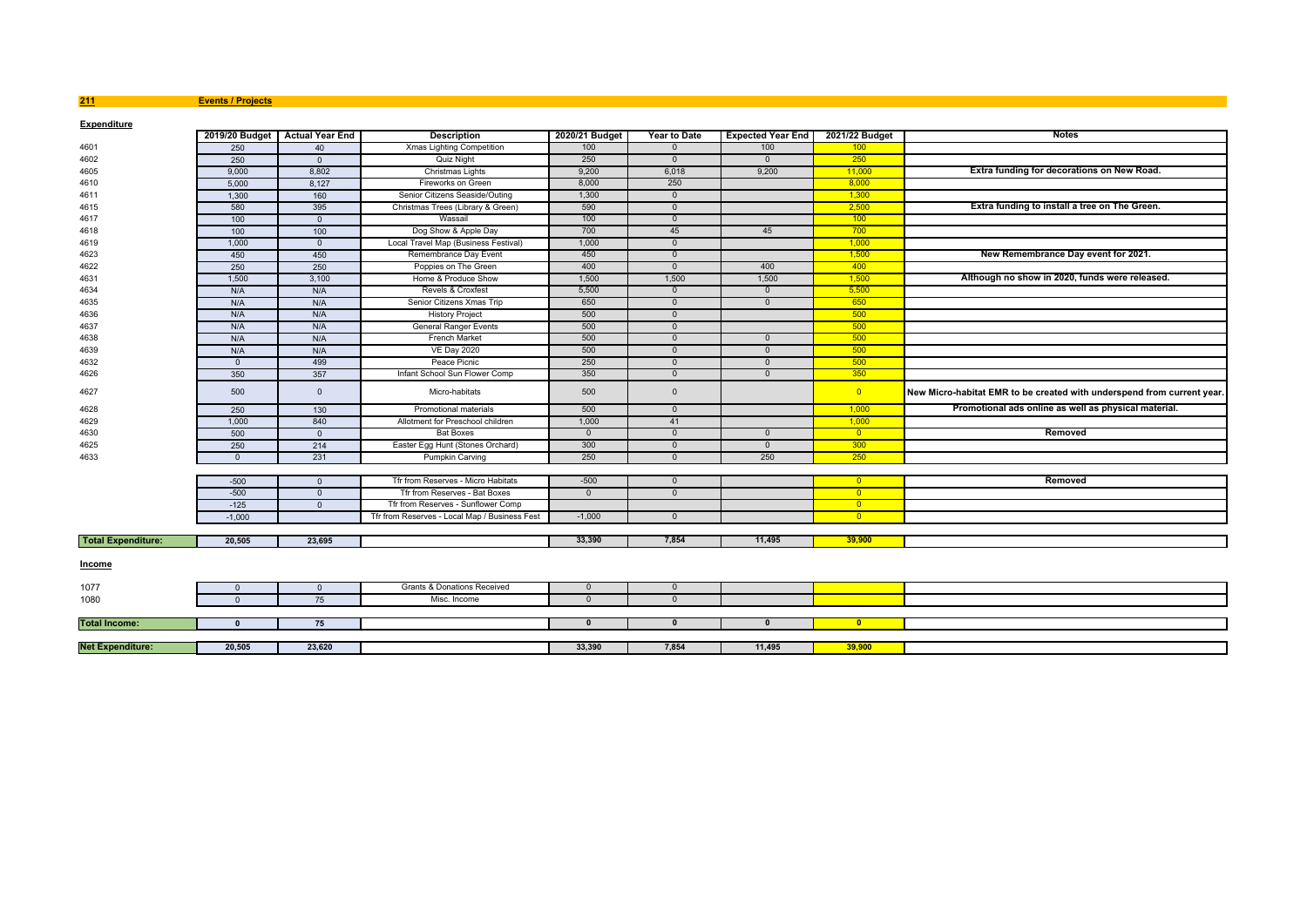**Multi Sports Court - Barton Way**

**221**

| <b>Expenditure</b>        |       |                                |                              |                |                     |                          |                |                                                                                            |
|---------------------------|-------|--------------------------------|------------------------------|----------------|---------------------|--------------------------|----------------|--------------------------------------------------------------------------------------------|
|                           |       | 2019/20 Budget Actual Year End | <b>Description</b>           | 2020/21 Budget | <b>Year to Date</b> | <b>Expected Year End</b> | 2021/22 Budget | <b>Notes</b>                                                                               |
| 4042                      | 1,000 |                                | <b>Equipment Maintenance</b> | 1,000          |                     |                          | 200            | Current MSC EMR is £22,339. Level is sufficient to allow a reduction in<br>annual funding. |
|                           |       |                                |                              |                |                     |                          |                |                                                                                            |
| <b>Total Expenditure:</b> | 1,000 |                                |                              | 1,000          |                     |                          | 200            |                                                                                            |
| <b>Income</b>             |       |                                |                              |                |                     |                          |                |                                                                                            |
| 1077                      |       |                                | TRDC Contribution to Repairs |                |                     |                          |                | TRDC should contribute 2/3 of repair costs.                                                |
|                           |       |                                |                              |                |                     |                          |                |                                                                                            |
| <b>Total Income:</b>      |       |                                |                              |                |                     |                          |                |                                                                                            |
|                           |       |                                |                              |                |                     |                          |                |                                                                                            |
| <b>Net Expenditure:</b>   | 1,000 |                                |                              | 1,000          |                     |                          | 200            |                                                                                            |
|                           |       |                                |                              |                |                     |                          |                |                                                                                            |

**299LEE Capital & Projects**

**Expenditure2019/20 Budget Actual Year End Description 2020/21 Budget Year to Date Expected Year End 2021/22 Budget Notes** 4932 <sup>200</sup> <sup>0</sup> War Memorial <sup>600</sup> <sup>0</sup> <sup>500</sup> 49344 S00 500 724 Flowers 4 Croxley 500 230 230 500 500 4941 1,460 <sup>0</sup> Commemorative Plaques on oak trees 1,460 <sup>0</sup> **Tree plaque EMR already created. Remove from Budget.** 4969 <sup>400</sup> <sup>0</sup> Canal Adoption Scheme <sup>400</sup> <sup>0</sup> <sup>500</sup> 4940300 696 Christmas Market 300 0 1,000 0 1,200 **Move to 211 Events / Projects. Extra fudning for festive karaoke.**<br>2000 1 1,000 0 1 Information Board - Stones Orchard 1,000 0 0 0 1 0 1 1 1,200 **TRDC responsibility and CGPC w** 4933 1,000 <sup>0</sup> Information Board - Stones Orchard 1,000 <sup>0</sup> <sup>0</sup> **TRDC responsibility and CGPC would not be allowed to carry it out.** 49755 0 689 Defibrillators - new 0 <mark> 0</mark> 49766 1,500 1,364 Defibrillators - Maintenance 1,500 402 402 1,500 1,500 1,500 4978 5,000 <sup>0</sup> Youth Project 5,000 <sup>0</sup> <sup>0</sup> **Youth Project EMR already created. Remove from Budget.** 4,900 1,421 Beautification Project 4,900 0 4,900 0 500 **Beautification Project EMR to be created with underspend from current**<br>4983 3,500 0 Feasibility study into toilets for public use 3,500 0 0 0 **Public toilet EMR to be** 3,500 0 Feasibility study into toilets for public use 3,500 0 0 0 0 0 **Public toilet EMR to be created. Removed from Budget** 498349841,000 <sup>0</sup> Wildlife Walks 1,000 <sup>0</sup> <sup>0</sup> **Wildlife Walk EMR to be created. Removed from Budget**

|                           | $-5,000$ |       | Tfr from Reserves (ex Youth project)          | $-5,000$ |     |       | Removed. |
|---------------------------|----------|-------|-----------------------------------------------|----------|-----|-------|----------|
|                           | $-200$   |       | Tfr from Reserves (ex War memorial 2016)      | $-80$    |     |       | Removed. |
|                           | $-400$   |       | Tfr from Reserves ex towpath                  | $-400$   |     |       | Removed. |
|                           | $-1,460$ |       | Tfr from Reserves (ex tree plaques)           | $-1,460$ |     |       | Removed. |
|                           | N/A      | N/A   | Tfr from Reserves (ex public toilet study)    | $-3,500$ |     |       | Removed. |
|                           | N/A      |       | Tfr from Reserves (ex Beautification Project) | $-1,000$ |     |       | Removed. |
|                           | $-1,000$ |       | Tfr from Reserves (ex Info Board)             | $-1,000$ |     |       | Removed. |
|                           |          |       |                                               |          |     |       |          |
| <b>Total Expenditure:</b> | 11,700   | 4,894 |                                               | 7,720    | 632 | 4,700 |          |
|                           |          |       |                                               |          |     |       |          |
| <b>Income</b>             |          |       |                                               |          |     |       |          |
|                           |          |       |                                               |          |     |       |          |
| 1080                      |          |       | Misc. Income                                  |          |     |       |          |

| $\cdot$ $\cdot$ $\cdot$ $\cdot$ | $\overline{a}$<br>$\sim$ $\sim$ | 7,720 | 022<br>ാ∠ |  |  |
|---------------------------------|---------------------------------|-------|-----------|--|--|

|                        |        |        | Leisure, Event & Environment |        |        |        |                   |  |
|------------------------|--------|--------|------------------------------|--------|--------|--------|-------------------|--|
| Expenditure            | 50,515 | 44,561 |                              | 75,870 | 24,961 | 12,293 | 81,560            |  |
| Income                 | 200    |        |                              | 200    |        |        | <b>GOO</b><br>200 |  |
| <b>Net Expenditure</b> | 50,315 | 44,486 |                              | 75,670 | 24,961 | 12,293 | 81,36             |  |
|                        |        |        |                              |        |        |        |                   |  |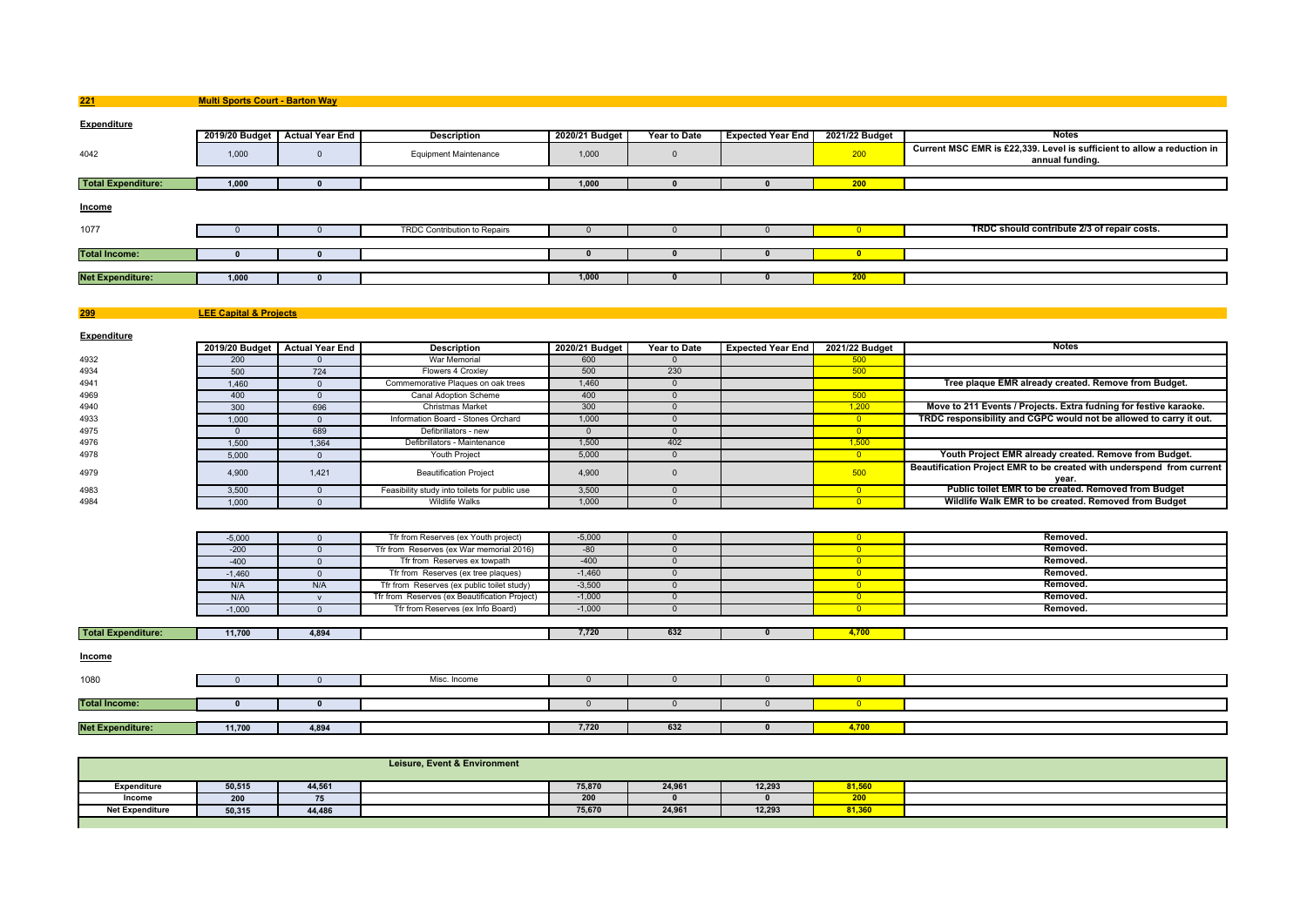# **Planning & Development 301**

**302**

**399**

**Roads & Street Furniture**

**Community Bus**

| Expenditure               |          |                                |                                         |                |                     |                          |                |              |
|---------------------------|----------|--------------------------------|-----------------------------------------|----------------|---------------------|--------------------------|----------------|--------------|
|                           |          | 2019/20 Budget Actual Year End | <b>Description</b>                      | 2020/21 Budget | <b>Year to Date</b> | <b>Expected Year End</b> | 2021/22 Budget | <b>Notes</b> |
| 4043                      | 500      |                                | Salt Bins/Salt                          | 500            |                     |                          | 250            |              |
| 4047                      | 1,000    |                                | Footpath Maintenance                    | 1,000          |                     |                          | 1,000          |              |
| 4050                      | 100      |                                | <b>Bus Shelters</b>                     | 100            |                     |                          | 100            |              |
|                           |          |                                |                                         |                |                     |                          |                |              |
|                           | $-100$   |                                | Tfr from Reserves - ex Bus Shelters     | $-100$         |                     |                          |                |              |
|                           | $-500$   |                                | Tfr from Reserves - ex Salt Bins / Salt | $-250$         |                     |                          |                |              |
| 1077                      | $-1,000$ |                                | CMS Grant for Footpath Maintenance      | $-1,000$       |                     |                          | $-1,000$       |              |
|                           |          |                                |                                         |                |                     |                          |                |              |
| <b>Total Expenditure:</b> |          |                                |                                         | 250            |                     |                          | 350            |              |
|                           |          |                                |                                         |                |                     |                          |                |              |
| <b>Net Expenditure:</b>   |          |                                |                                         | 250            |                     |                          | 350            |              |
|                           |          |                                |                                         |                |                     |                          |                |              |

| Expenditure               |       |                                  |               |                |                     |                          |                |       |
|---------------------------|-------|----------------------------------|---------------|----------------|---------------------|--------------------------|----------------|-------|
|                           |       | 2019/20 Budget   Actual Year End | Description   | 2020/21 Budget | <b>Year to Date</b> | <b>Expected Year End</b> | 2021/22 Budget | Notes |
| 4702                      | 6,900 | 6,840                            | Community Bus | 7,400          | 560                 |                          | 7.400          |       |
|                           |       |                                  |               |                |                     |                          |                |       |
| <b>Total Expenditure:</b> | 6,900 | 6,840                            |               | 7,400          | 560                 |                          | 7,400          |       |
|                           |       |                                  |               |                |                     |                          |                |       |
| <b>Net Expenditure:</b>   | 6,900 | 6,840                            |               | 7.400          | 560                 |                          | 7,400          |       |
|                           |       |                                  |               |                |                     |                          |                |       |

## **P&D Capital & Projects**

| <b>Expenditure</b>        |          | 2019/20 Budget   Actual Year End | <b>Description</b>                        | 2020/21 Budget | <b>Year to Date</b> | <b>Expected Year End</b> | 2021/22 Budget           | Notes                                                                                             |
|---------------------------|----------|----------------------------------|-------------------------------------------|----------------|---------------------|--------------------------|--------------------------|---------------------------------------------------------------------------------------------------|
| 4965                      | 1,500    | 1,680                            | Neighbourhood Plan Development            | 500            |                     |                          | 500                      |                                                                                                   |
| 4968                      | 250      | $\Omega$                         | Carbon footprint reduction/Sustainability | 500            |                     |                          | $\overline{0}$           | Sustainability EMR to be created with underspend from current year.<br><b>Remove from Budget.</b> |
| 4977                      | $\Omega$ |                                  | Community Infrastructure Levy (CIL)       | $\Omega$       |                     |                          | $\overline{0}$           |                                                                                                   |
| 4985                      |          | 343                              | <b>CPZ Promotional Leaflet</b>            | $\Omega$       |                     |                          | $\overline{\phantom{0}}$ | Removed.                                                                                          |
|                           |          |                                  | <b>Face Coverings</b>                     |                | 1,158               |                          | $\overline{\mathbf{0}}$  |                                                                                                   |
|                           |          |                                  |                                           |                |                     |                          |                          |                                                                                                   |
|                           | $-250$   |                                  | Tfr from Reserves for Sustainability      | $-250$         |                     |                          | $\Omega$                 | Removed.                                                                                          |
|                           |          |                                  |                                           |                |                     |                          |                          |                                                                                                   |
| <b>Total Expenditure:</b> | 1,500    | 2,023                            |                                           | 750            | 1,158               |                          | 500                      |                                                                                                   |
| Income                    |          |                                  |                                           |                |                     |                          |                          |                                                                                                   |
| 1091                      |          | 282                              | Community Infrastructure Levy             |                | 215                 |                          | $\overline{0}$           |                                                                                                   |
|                           |          |                                  |                                           |                |                     |                          |                          |                                                                                                   |
| <b>Total Income:</b>      |          | 282                              |                                           |                | 215                 |                          | $\overline{0}$           |                                                                                                   |
|                           |          |                                  |                                           |                |                     |                          |                          |                                                                                                   |
| <b>Net Expenditure:</b>   | 1,500    | 1,741                            |                                           | 750            | 943                 |                          | 500                      |                                                                                                   |
|                           |          |                                  |                                           |                |                     |                          |                          |                                                                                                   |
|                           |          |                                  | <b>Planning &amp; Development</b>         |                |                     |                          |                          |                                                                                                   |

|                        |       |       | <b>Planning &amp; Development</b> |       |       |               |  |
|------------------------|-------|-------|-----------------------------------|-------|-------|---------------|--|
| Expenditure            | 8,400 | 8,863 |                                   | 8,400 | 1.718 | 0.05<br>3.Z5L |  |
| Income                 |       | 282   |                                   |       | 215   |               |  |
| <b>Net Expenditure</b> | 8,400 | 8,581 |                                   | 8,400 | 1,503 | 8.250         |  |
|                        |       |       |                                   |       |       |               |  |